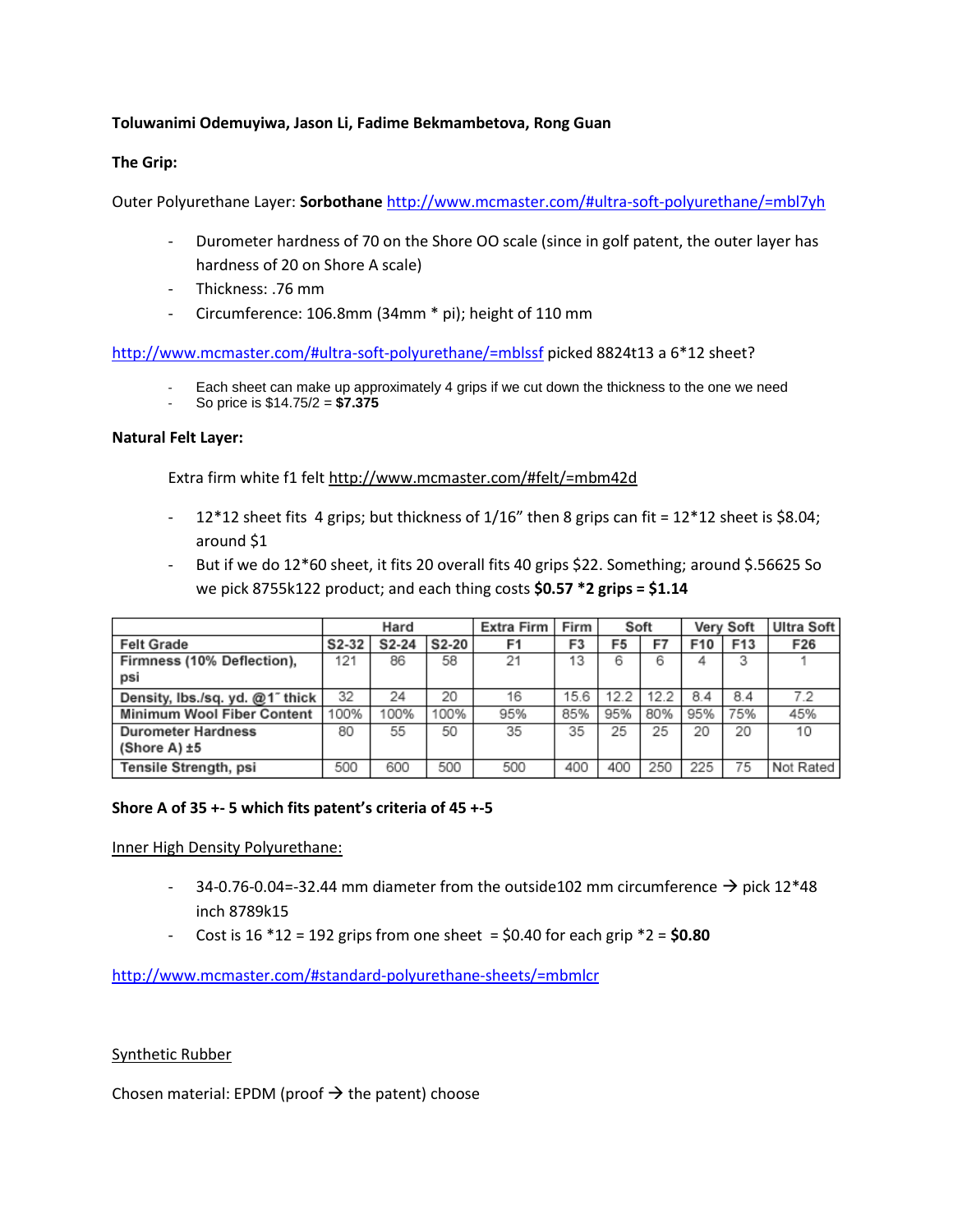3/8" ±0.047" [8610K87](http://www.mcmaster.com/#8610K87) 31.08 [8610K77](http://www.mcmaster.com/#8610K77) 51.82 <http://www.mcmaster.com/#epdm-rubber-sheets/=mbn4m6>

each sheet fits 16 if we pick 12\*24, 3/8'' (cut in half to get desired thickness)

cost: \$3.24 per grip; gives \$**6.48** for both

Total for grips: **\$15.80**

#### **Aluminum Frame:**

1) Price of Tube:

Multipurpose Aluminum (Alloy 6061) Tube 1-1/4" OD, 3/4" ID, .25" Wall Thickness, 3 ft Length: \$28.06

Multipurpose Aluminum (Alloy 6061) Tube 1/4" OD, .152" ID, .049" Wall Thickness, 1' Length:  $$6.10/6 = $1.02$ 

- 2) Price of normal handlebar: Sunlite - Touring North Road, Alloy Bicycle Handlebar: \$30.00 Origin-8 Bullhorn Pursuit Style Handle Bars 26.0 x 40cm: \$20.00 - \$40.00
- 3) Price of Bending Machines: CNC Machines: \$30,000 - \$50,000 General Aluminum Bending Machines: \$8,000 - \$35,000

### **Inside of handlebars**

- 1) Upper thinner part Multipurpose Aluminum (Alloy 6061) Tube 7/8" OD, .805" ID, .035" Wall Thickness, 1' Length: \$7.92/2 = \$3.96
- 2) Lower thicker part Multipurpose Aluminum (Alloy 6061) Tube 1-1/2" OD, 1.402" ID, .049" Wall Thickness, 1' L:  $$13.40/4 = 3.35$

## Total: **\$36.39**

### **Platform:**

- 1) Rubber Portion: Firm-Backed Super-Cushioning Foam Sheet Polyurethane/Polyethylene , 1" Thick, 24" X 24":  $$35.06/35 = $1.00$
- 2) Aluminum Portion: Multipurpose Aluminum (Alloy 6061) 1/4" Thick, 12" X 12": \$20.11/3 = \$6.70

### Total: **\$7.70**